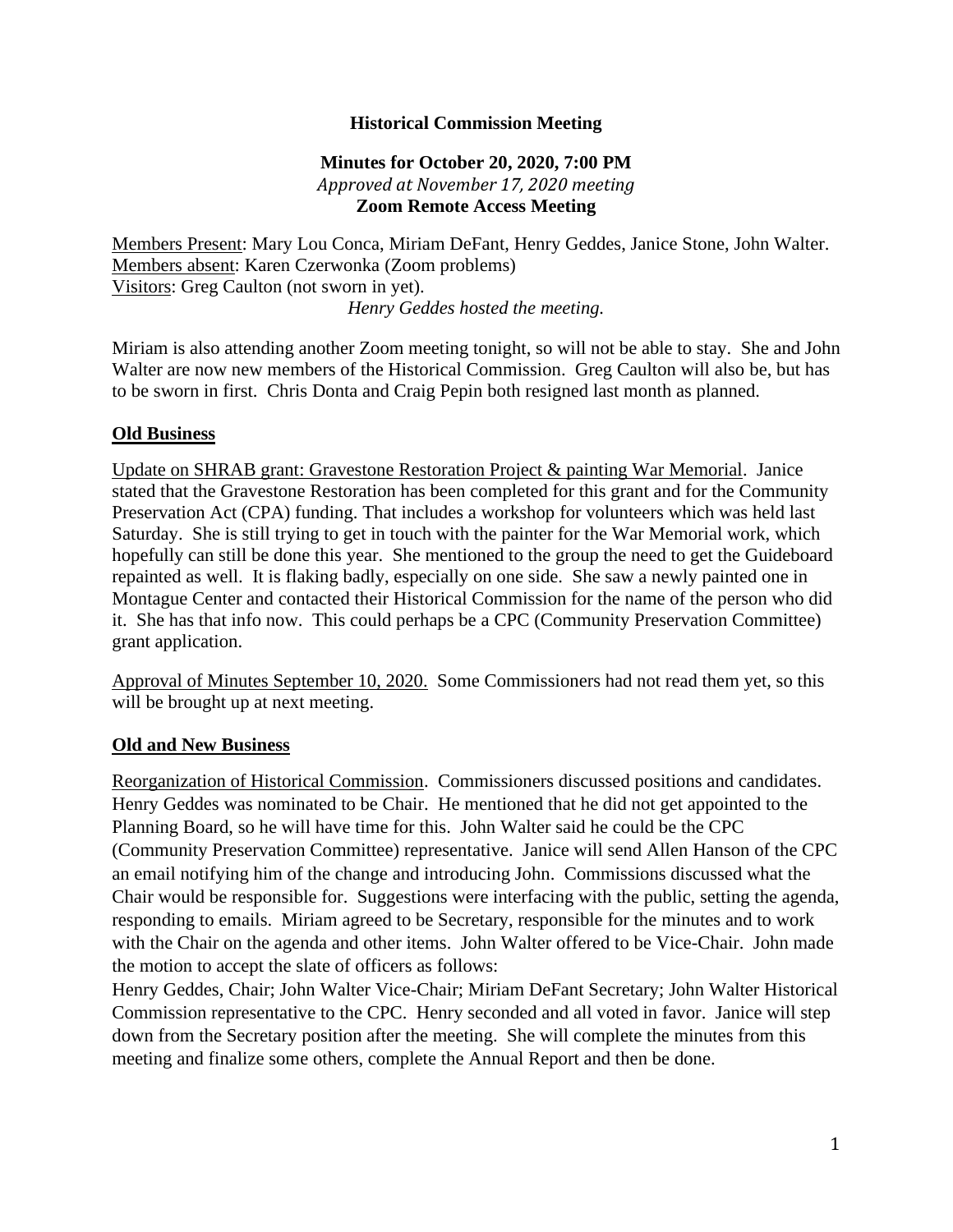Copying the remaining audio tapes & making others available to public. Craig has completed what he could for this project and returned materials to Leslie Bracebridge. Greg Caulton offered to work on completing the digitizing of these tapes. Janice will connect him by email to Craig to get what advice he can offer on how this was done. She will also let Leslie know that Greg is willing to work on this. There is actually lots more to do, but these are a good way to get started.

Other Projects. Mary Lou told the Commission she spoke with someone from Leverett about their nice Historic District signs. She suggests Shutesbury should do similar ones. She checked with MA Historical Commission and the Historic District designation does not require any restrictions on private property owners. Janice asked how much did the Leverett signs cost? Mary Lou will check. Janice said she thought someone in town had helped put them together. Henry knows someone who has does sign work for the Historical Commission before. He will check to see if he is interested. Perhaps this could be a CPC grant application?

Annual Report for Historical Commission. Janice will work on this and have draft ready for review at next meeting.

Application to CPC for restoration of Guideboard on Common. Commission decided not to work on this right now. Probably not all that expensive (around \$1000?) and could be done with funds the Commission has.

Locating Reference materials on CSLs (Ceremonial Stone Landscapes) & Possible Purchase of some books for the library. John stated that Shutesbury is unique in MA for the number of stone structures we have in town. He asked if someone could take this on as a project, to get it moving?

Discussion about Scenic Roads bylaw & other ways to protect stone landscapes. Miriam told the Commissioners that the new Solar Bylaw has more protective language for CSLs. There are two new solar projects being submitted to the Conservation Commission and Planning Board by Jones. There are 170 acres of land under review for new solar development with these two projects. What role can the Historical Commission play to help identify and protect any stone groupings and CSLs that may be out there? The Solar Bylaw only has 35 days for discovery of possible features. The applicants must show they have done due diligence on trying to find out if there are features there, and maybe hire an archaeologist for the review. How will they find experts in this?

John stated that he thought the role of the Historical Commission should be educational, gathering resources. He would like to see training of people to identify these features, but not on private property unless the owner is willing. Commission discussed role of Historical Commission in protecting these features on private land, if that land is proposed for development. This would be through the Planning Board.

Miriam suggested the Historical Commission communicate their interest in playing a role in this process to the Planning Board. We could be a party in the review process, discuss situations with peer reviewers, and help the due diligence process. She suggested a joint meeting with the Planning Board to discuss this. Commission wants to be proactive in these cases, we know contacts they may not. The Planning Board will have to sign off that the applicants have done